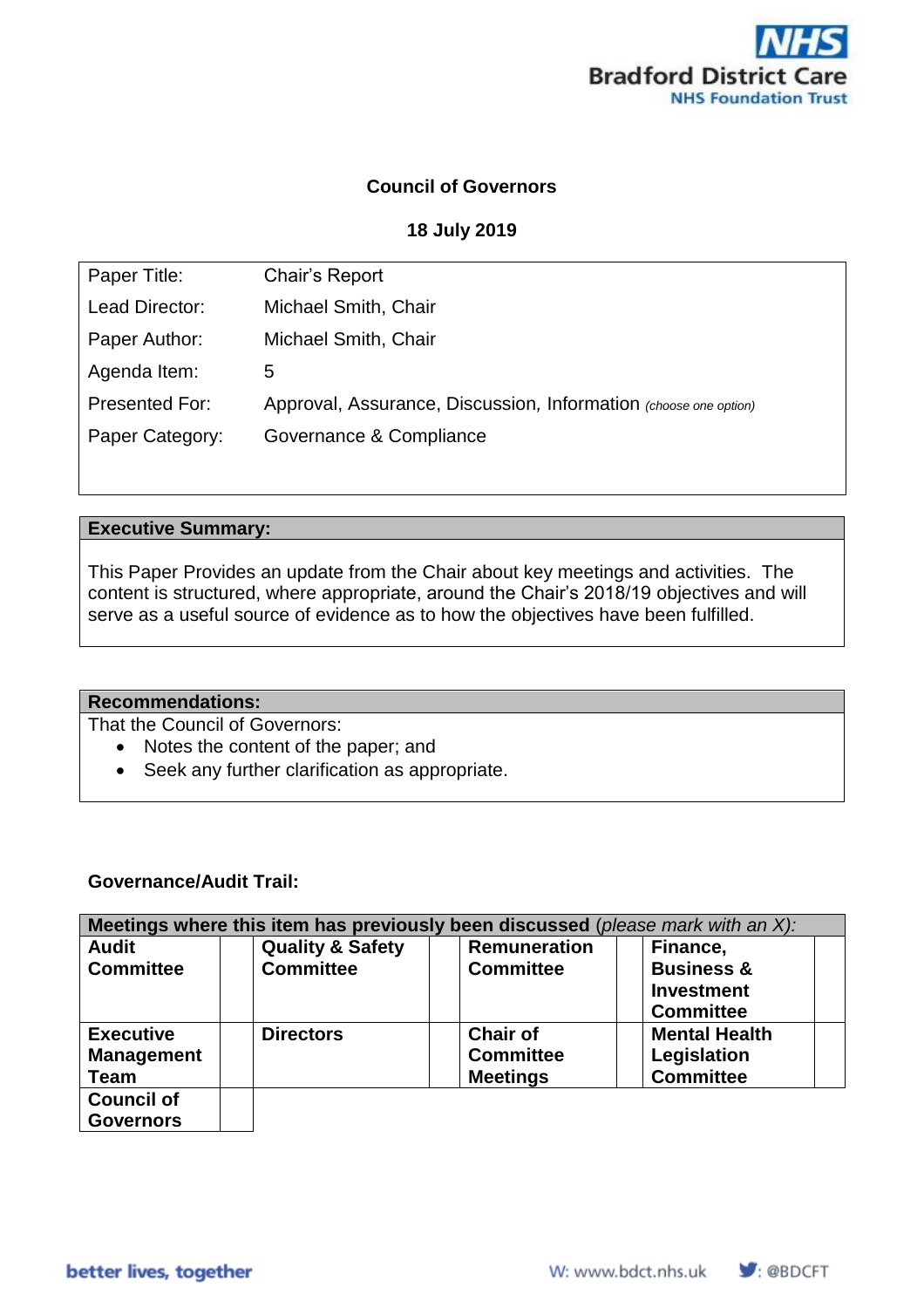**This report supports the achievement of the following strategic aims of the Trust:**  (*please mark those that apply with an X):*

**Quality and Workforce**: to provide high quality, evidence-based services delivered by a diverse, motivated and engaged workforce

**Integration and Partnerships**: to be influential in the development and delivery of new models of care locally and more widely across West Yorkshire and Harrogate STP

**Sustainability and Growth**: to maintain our financial viability whilst actively seeking appropriate new business opportunities

**This report supports the achievement of the following Regulatory Requirements:**  (*please mark those that apply with an X):*

**Safe**: People who use our services are protected from abuse and avoidable harm **Caring**: Staff involve people who use our services and treat them with compassion, kindness, dignity and respect

**Responsive**: Services are organised to meet the needs of people who use our services

| <b>Effective:</b> Care, treatment and support achieves good outcomes, helps to maintain |  |
|-----------------------------------------------------------------------------------------|--|
| quality of life people who use our services and is based on the best available          |  |
| evidence.                                                                               |  |

| Well Led: The leadership, management and governance of the organisation make |  |
|------------------------------------------------------------------------------|--|
| sure it's providing high-quality care that is based around individual needs, |  |
| encourages learning and innovation, and promotes an open and fair culture.   |  |
| <b>NHSI Single Oversight Framework</b>                                       |  |

# **Equality Impact Assessment :**

N/A

## **Freedom of Information:**

**Publication Under Freedom of Information Act** 

This paper has been made available under the Freedom of Information Act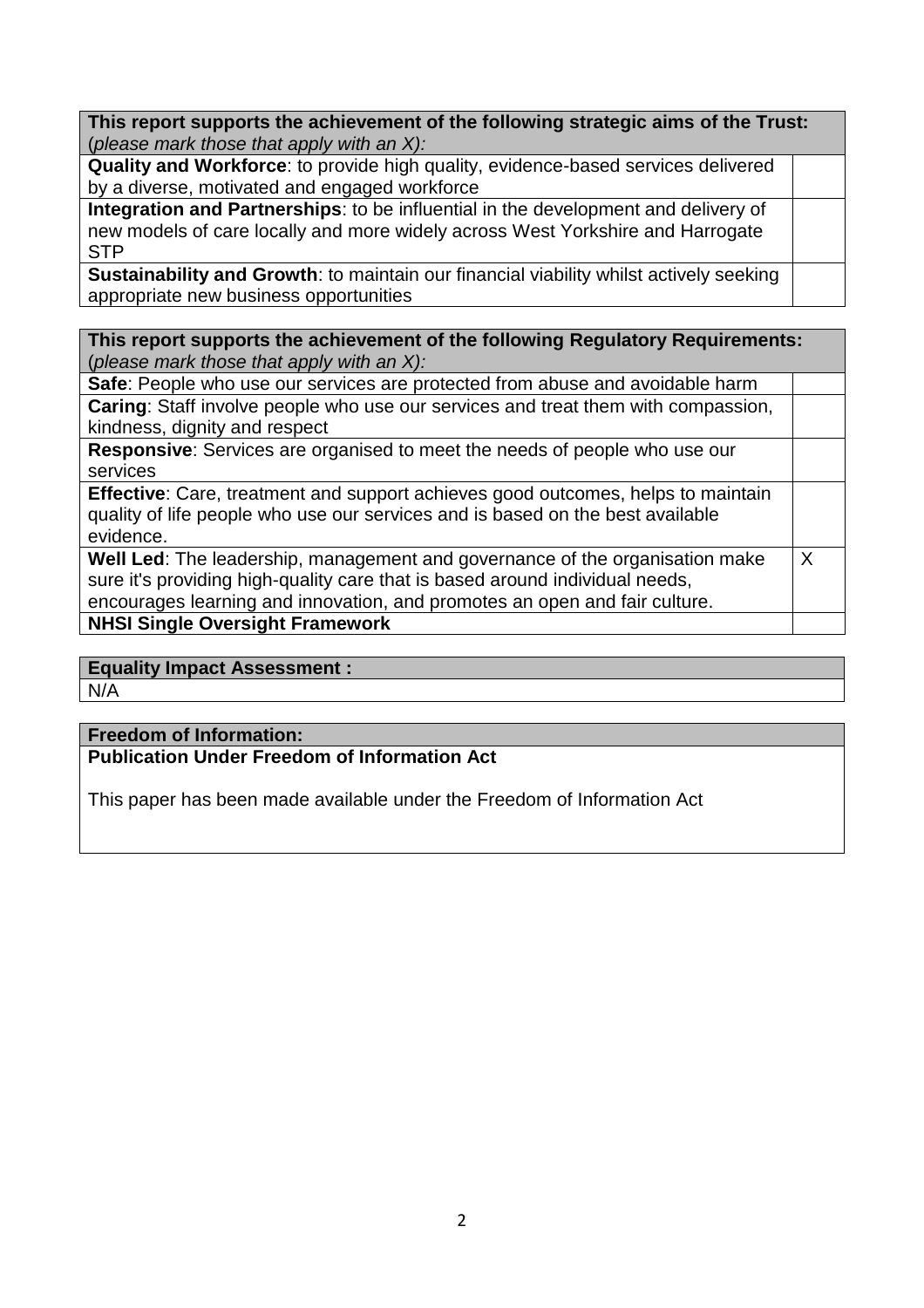| Ensure the Board is<br>focussed on<br>successful delivery<br>and evolution of its<br>business plans in<br>the context of<br><b>Integrated Care</b><br>System (ICS)<br>developments. | Aire, Wharfedale and Craven Health & Care Partnership<br><b>Memorandum of Understanding (MOU)</b><br>At the May Board a refreshed Memorandum of Understanding<br>was approved. The refreshed framework formalises how we work<br>together building on existing collaboration with elements that give<br>rise to legally binding commitments between the Parties.<br>One Clinical Commissioning Group (CCG) for Bradford,<br><b>Airedale, Wharfedale and Craven</b>                                                                                                                                         |
|-------------------------------------------------------------------------------------------------------------------------------------------------------------------------------------|------------------------------------------------------------------------------------------------------------------------------------------------------------------------------------------------------------------------------------------------------------------------------------------------------------------------------------------------------------------------------------------------------------------------------------------------------------------------------------------------------------------------------------------------------------------------------------------------------------|
|                                                                                                                                                                                     | The Councils of Members and Council of Representatives of our<br>three CCGs have agreed to apply to NHS England to create one<br>CCG with effect from 1 April 2020. The three CCGs currently have<br>a single management team but are still three statutory bodies with<br>boards and associated clinical leadership arrangements in<br>place. It is anticipated that the change will support local<br>collaboration and help address health & care inequalities.                                                                                                                                          |
|                                                                                                                                                                                     | <b>Mental Health, Learning Disabilities and Autism Collaborative</b><br>- Committee in Common<br>On 28 June leaders of the four trusts in our regional collaborative<br>met to review progress. Feedback from the Joint Governor and<br>Non-Executive Director's event held 24 June was reviewed (See<br>Governors section below)                                                                                                                                                                                                                                                                          |
|                                                                                                                                                                                     | As the Integrated Care System encompasses the full range of<br>health and care, a five year strategy and programme/investment<br>priorities for Mental Health, Learning Disabilities & Autism is being<br>developed.                                                                                                                                                                                                                                                                                                                                                                                       |
|                                                                                                                                                                                     | One of the benefits of the ICS is that bids can be made to NHS<br>England for centrally controlled specialised commissioning to be<br>devolved under New Care Models to Regional (ICS)<br>commissioners. It is planned that three separate bids for CAMHS,<br>Adult Eating Disorder and Forensic Services pilots will be<br>submitted.                                                                                                                                                                                                                                                                     |
|                                                                                                                                                                                     | <b>Other areas of Board attention:</b>                                                                                                                                                                                                                                                                                                                                                                                                                                                                                                                                                                     |
|                                                                                                                                                                                     | West Yorkshire and Harrogate Health and Care Partnership (ICS)                                                                                                                                                                                                                                                                                                                                                                                                                                                                                                                                             |
|                                                                                                                                                                                     | Operational plans have been finalised through board approvals<br>across West Yorkshire and Harrogate and a key part of the<br>context to this has been the agreement of financial control totals<br>at an organisational, place and ICS level. Trusts have committed<br>to allocating 15% of Provider Sustainability Funding being<br>dependent on the overall achievement of financial targets across<br>the ICS. The availability of £8.75m of transformation funding was<br>dependent on this agreement (against overall NHS spend of<br>£5.8bn in West Yorkshire and Harrogate). This was discussed at |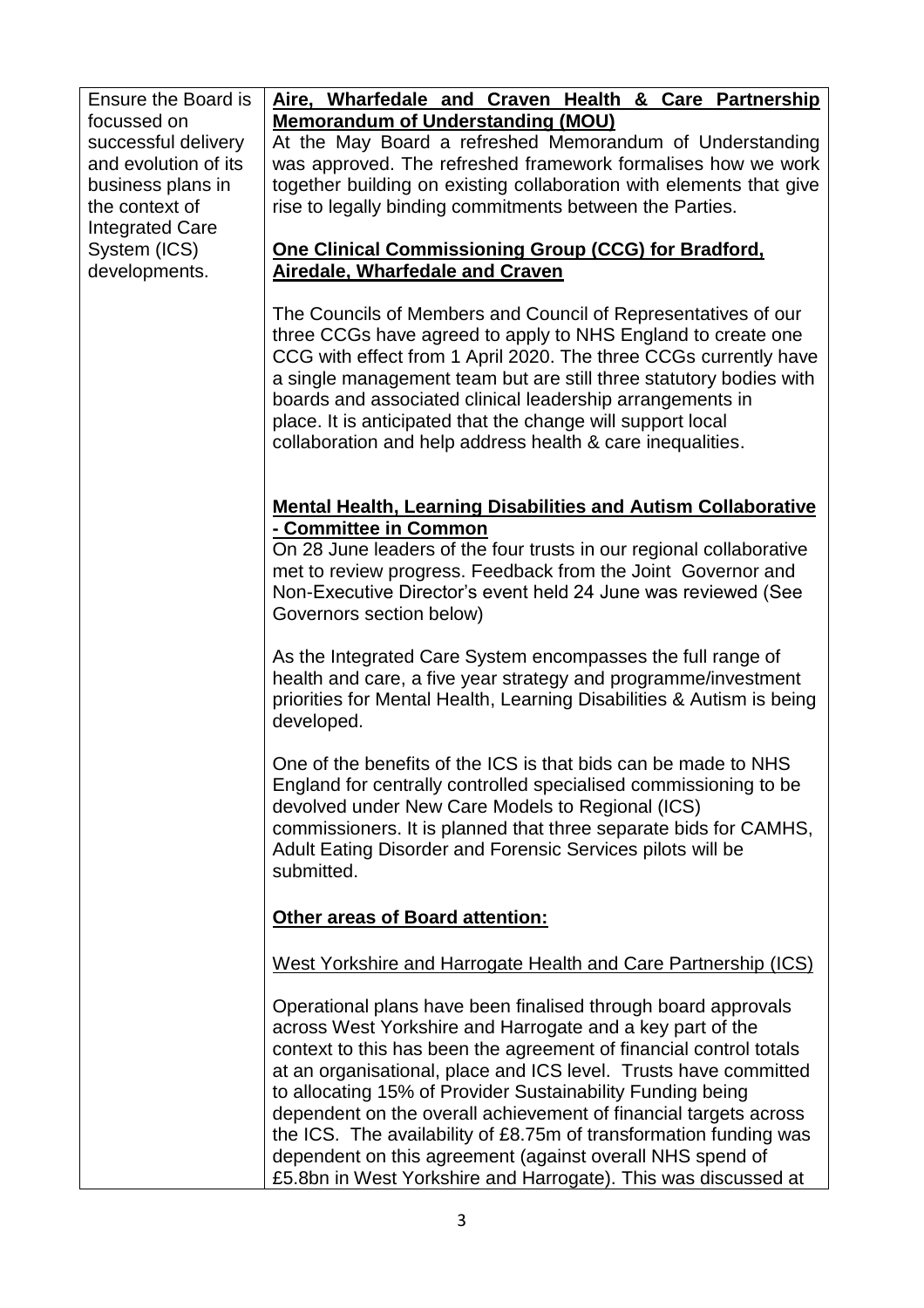|                                                                                                 | the first Board of the Care Partnership held in public at the Leeds<br>Council Chamber on 4 June.<br><b>Lynfest</b><br>On 26 June Mental Health services held their annual 'Lynfest' at<br>Lynfield Mount. The event grows every year and brings together<br>our service users, past and present, staff, carers and supporters<br>to come together in a festival of music, poetry, creativity and food.<br>It is great to see our service users up on stage sharing their<br>talents with growing confidence and most of all having fun<br>together. The Four Seasons Café is becoming a real social and<br>therapeutic hub for service users, visitors and staff.<br><b>You're a Star Awards</b>                                                                                                                                                                                                                                                                                                                                                                  |
|-------------------------------------------------------------------------------------------------|--------------------------------------------------------------------------------------------------------------------------------------------------------------------------------------------------------------------------------------------------------------------------------------------------------------------------------------------------------------------------------------------------------------------------------------------------------------------------------------------------------------------------------------------------------------------------------------------------------------------------------------------------------------------------------------------------------------------------------------------------------------------------------------------------------------------------------------------------------------------------------------------------------------------------------------------------------------------------------------------------------------------------------------------------------------------|
|                                                                                                 | The winners of the 2019 You're A Star Awards were announced<br>on Friday 28 June at a glittering award ceremony. The awards<br>celebrated and highlighted the hard work and commitment of our<br>staff and volunteers. The stars of 2019 are: Homeless and New<br>Arrivals team in the Working Together Award category; Health,<br>Safety and Security team in the Non-Clinical Stars Award<br>category; Mohammed Idris in the Unsung Hero Award category;<br>Sophie Woode in the Innovation and Quality Award category; and<br>Lisa Milne in the Improving Patient Experience Award category.<br>Winners received £1,000 to support their on-going work to<br>enhance patient care, courtesy of the event's main supporter<br>Bradford-based Sovereign Health Care. Without Sovereign<br>Healthcare and our external supporters, the You're a Star Awards<br>would not be possible, a big 'thank you' to them too. The videos<br>of our award winners can be viewed via this link<br>https://www.bdct.nhs.uk/working-for-us/working-for-us/youre-star-<br>awards/ |
| <b>Ensure that</b><br>necessary<br>improvements to<br>governance are<br>robust and<br>embedded. | <b>CQC Inspection</b><br>Governors will be aware that following their visits from 28<br>February to 10 April 2019, the CQC published the results of their<br>inspection in June. There is no movement in our overall rating of<br>'Requires Improvement'. It is clear that there is much to be proud<br>of across our service portfolio with improvements in learning<br>disability services, crisis services and a move to outstanding in<br>our end of life services. However it was extremely disappointing<br>that the acute wards have been judged to be overall 'inadequate'<br>following the receipt of a Section 29A warning<br>notice. Stakeholders and partners have been very supportive and<br>have offered to help and participated in workshops with staff. An<br>action plan was submitted to the CQC in June as required.                                                                                                                                                                                                                          |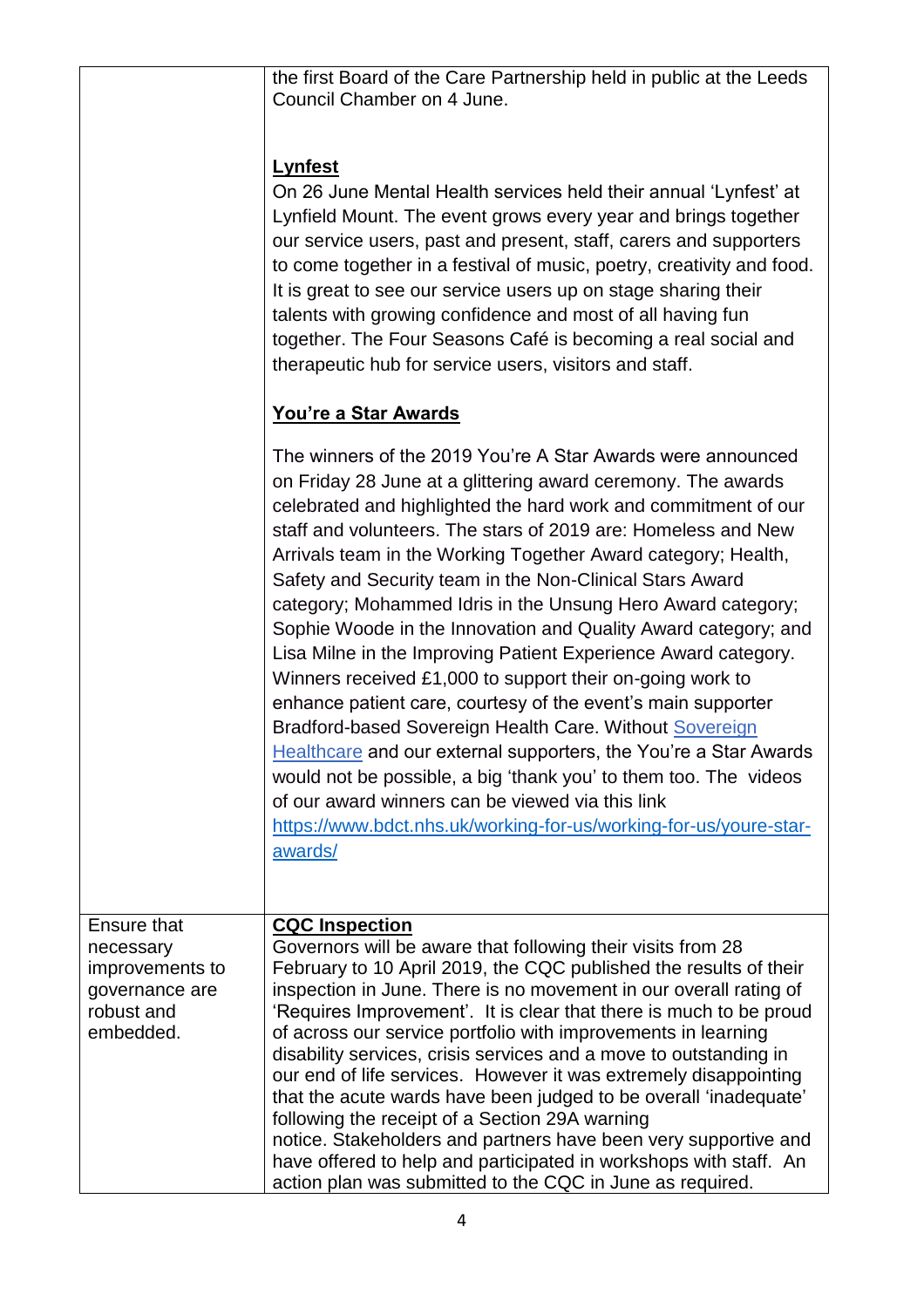|                                                                                                                                                            | Governors will be receiving a report on the inspection and our<br>response on this CoG agenda.                                                                                                                                                                                                                                                                                                                                                                                                                                                                                                                                                                                                                                                                                                                                                                                                                                                                                                                                                                          |
|------------------------------------------------------------------------------------------------------------------------------------------------------------|-------------------------------------------------------------------------------------------------------------------------------------------------------------------------------------------------------------------------------------------------------------------------------------------------------------------------------------------------------------------------------------------------------------------------------------------------------------------------------------------------------------------------------------------------------------------------------------------------------------------------------------------------------------------------------------------------------------------------------------------------------------------------------------------------------------------------------------------------------------------------------------------------------------------------------------------------------------------------------------------------------------------------------------------------------------------------|
|                                                                                                                                                            | <b>Functional Medical Model</b><br>There has been rapid progress to a new way of working for our<br>consultants to a 'functional model of medical care' in our mental<br>health services. The "Functional Model" means that our adult<br>mental health consultants are now leading multi-functional clinical<br>teams, working in either an inpatient or community setting, rather<br>than covering both. This supports our 'care closer to home'<br>initiative, better supporting people to stay well in the community<br>and to ensure admission to our hospitals is only as needed, and<br>enables us to have a consultant psychiatrist on every ward so that<br>patients are reviewed more frequently and people are only in<br>hospital only for as long as they need to be. The multi-disciplinary<br>teams across our inpatient and community mental health services<br>will provide robust oversight of current caseloads, risks, support<br>and manage performance and trends, releasing consultant time to<br>lead service improvements and medical research. |
|                                                                                                                                                            | I would like to commend Dr David Sims, our consultants and<br>clinical teams for their leadership in making these significant<br>changes in the interests of high quality, safe and responsive<br>patient care. The Board will monitor how the new model is<br>operating.                                                                                                                                                                                                                                                                                                                                                                                                                                                                                                                                                                                                                                                                                                                                                                                               |
|                                                                                                                                                            | <b>Governance Guide</b><br>In the light of the CQC inspection and changes to organisation<br>and governance structures, a new governance guide is being<br>produced to be accessible by all staff. The Guide will be<br>presented for approval at the July Board and a preview for<br>governors is on this agenda.                                                                                                                                                                                                                                                                                                                                                                                                                                                                                                                                                                                                                                                                                                                                                      |
| <b>Ensure continued</b><br>engagement of the<br>Council of<br>Governors in the<br>work of the Trust<br>and within the local<br>health and care<br>economy. | Welcome to three new appointed governors<br>The appointed governor for Craven District Council will now be<br>Cllr Richard Foster, replacing Cllr Wendy Hull.<br>The second appointed governor for Bradford Metropolitan District<br>Council will now be Cllr Robert Hargreaves, replacing Cllr Naveed<br>Riaz.<br>Professor John Bridgeman joins the Council as the appointed<br>governor for Bradford University, replacing Shirley Congdon.                                                                                                                                                                                                                                                                                                                                                                                                                                                                                                                                                                                                                          |
|                                                                                                                                                            | <b>Summer 2019 Governor Election</b><br>On Tuesday 11 July 2019, our Summer 2019 governor election<br>campaign will begin. There are five governor seats available (two<br>Bradford South; one non-clinical staff; and two clinical staff). We<br>have various engagement initiatives planned, including targeted<br>work with eligible members and the wider public. Promotional<br>governor information has been designed as part of this election<br>campaign. If you do have any contacts that would be willing to<br>help promote the election, or wish to find out further information<br>about this election generally then please contact Fran Limbert,<br>Corporate Governance Manager on either 01274 363544 or                                                                                                                                                                                                                                                                                                                                               |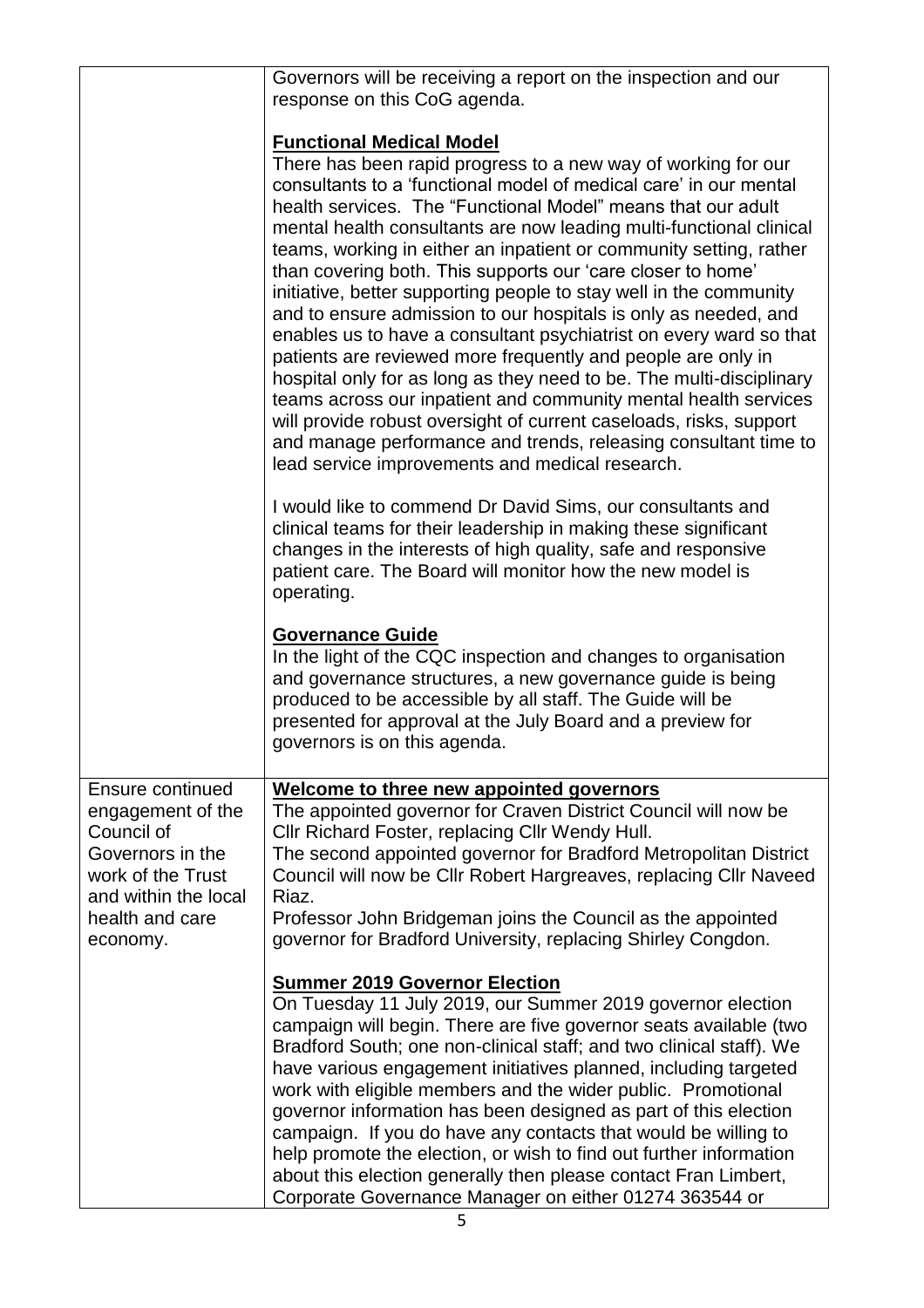## [fran.limbert@bdct.nhs.uk](mailto:fran.limbert@bdct.nhs.uk)

# **Mental Health Collaborative Joint NED/Governor event**

Attendance at these periodic events is growing. We received presentations on the Mental Health strategy and work-streams, including regional CAMHS Tier 4 developments, a regional Dementia pilot and potential development of Autism Services. The Trust is always well represented at these events and provide a very important perspective and challenge to system leaders. Governors will no doubt wish to provide their own perspectives/feedback. Thanks to governors and NEDs who attended.

# **June Open House**

The meeting was a good opportunity to gather feedback from Governors about the joint NED/Governor meeting (above) that had taken place two days earlier – feedback that I was able to pass on to the Mental Health Collaborative meeting the same week. Isla Skinner presented on 'Your Voice Matters' and how we can strengthen patient experience and our connections with the Communities we serve. There is a strong overlap with the priorities Governors identified through our one to one conversations shared at the last Council of Governors meeting. We agreed that this could be explored further through the Governors Membership Development Committee. Isla will be presenting on this agenda.

# **Board on the road at Sharing Voices**

Thanks to Governor Ishtiaq Ahmed and the Board of Sharing Voices for the opportunity to hold our July Public Board at the offices of Sharing Voices in Bradford.

## **Governor Evaluation**

In line with the Foundation Trust Code of Governance, the Council of Governors undertakes an exercise to review its effectiveness. Earlier this year, governors met the Trust Chair, Michael Smith, on a one-to-one basis where feedback was provided by governors around:

- the governor role, and work of the Council of Governors over the last year;
- identification of areas for development and support; and
- personal governor achievements.

Following this, the feedback provided was analysed with seven governor priorities being identified as key themes from the discussions. Governors will recall that these seven themes were presented as part of the Chair's Report at the May 2019 public Council of Governors meeting. The themes link well with our Trust's new strategy 'Better Lives Together'. Work will now be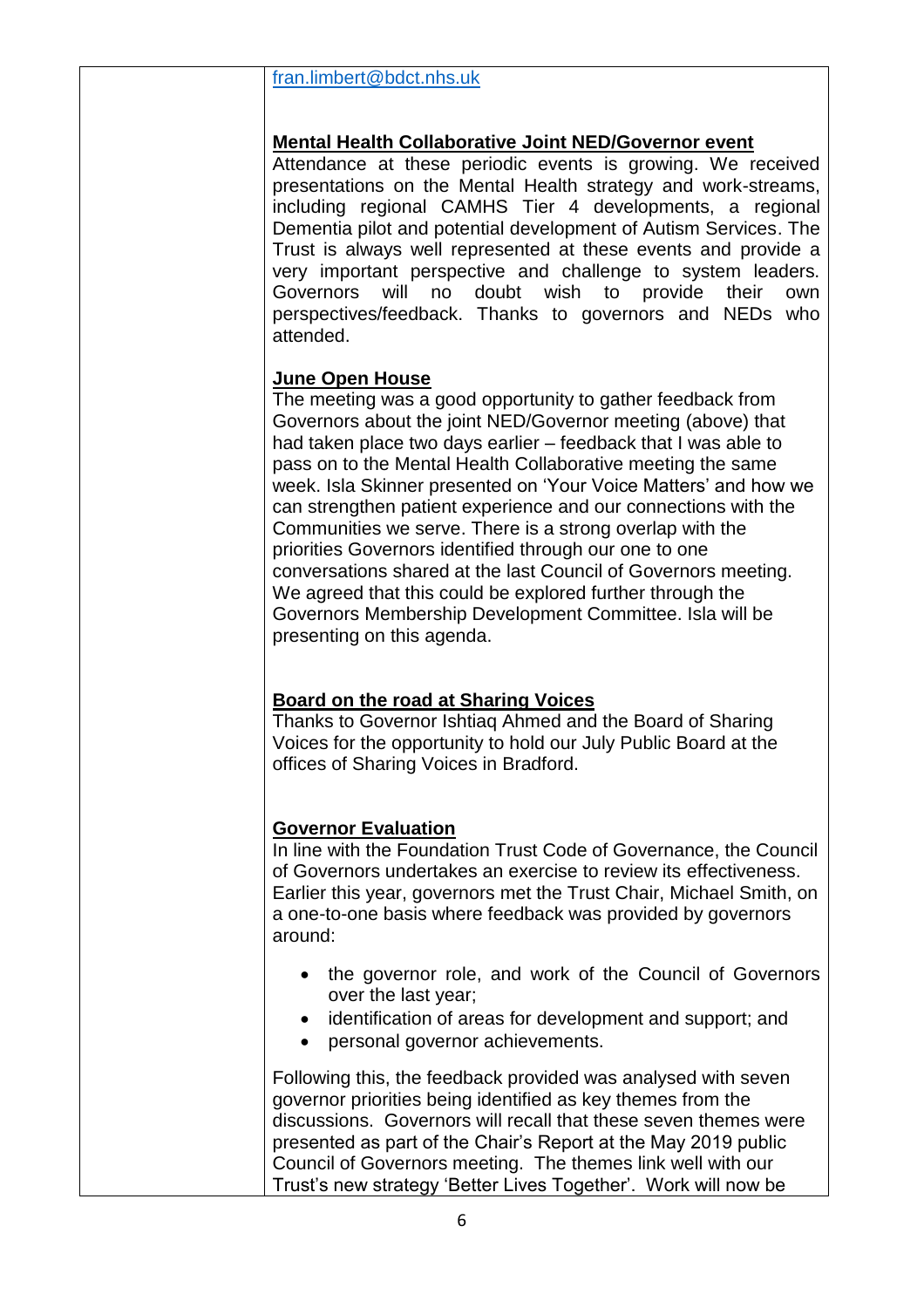|                                                                                                                                       | undertaken to understand the next steps on the development of<br>these seven governor priorities whilst keeping in mind the on-<br>going development work of the Membership Development Group,<br>and the participation and involvement strategy 'Your Voice<br>Matters'.<br>An action plan was also devised with on-going work being done to<br>progress the individual actions. Some examples of identified<br>actions are:<br>strengthening links with local communities;<br>$\bullet$<br>increasing the profile of staff governors;<br>increasing partnership links with appointed governors; and<br>connecting governor engagement to patient participation<br>groups.                                                                                                                                                                                                                                                                                                                  |
|---------------------------------------------------------------------------------------------------------------------------------------|----------------------------------------------------------------------------------------------------------------------------------------------------------------------------------------------------------------------------------------------------------------------------------------------------------------------------------------------------------------------------------------------------------------------------------------------------------------------------------------------------------------------------------------------------------------------------------------------------------------------------------------------------------------------------------------------------------------------------------------------------------------------------------------------------------------------------------------------------------------------------------------------------------------------------------------------------------------------------------------------|
| <b>Facilitate the</b><br>development of<br>local, regional and<br>national influence to<br>support the Trust's<br>work and ambitions. | In my capacity as Board member of the NHS Confederation<br>Mental Health Network in June I attended the two day NHS<br>Confederation Conference. Our CEO also attended.<br>The NHS Long Term Plan guidance has been published and<br>Simon Stevens the NHS Chief Executive reinforced that the<br>development of Integrated Care Systems are a priority, leading to<br>greater regional devolution. The conference gave significantly<br>more emphasis to Mental Health, Learning Disabilities and Autism<br>than in previous years and to Community Services. This is<br>reflected in the long term plan and gives much greater emphasis<br>to the role of GPs, the development of primary care networks,<br>tackling health and care inequality and the creation of healthy<br>neighbourhoods. It is pleasing to see close and helpful alignment<br>with our own 'better lives together' Trust Strategy.                                                                                   |
|                                                                                                                                       | <b>New Interim NHS People Plan</b><br>NHS England and NHS Improvement have published the Interim<br>NHS People Plan. The plan sets out the vision for people who<br>work for the NHS to enable them to deliver the NHS Long Term<br>Plan. The Interim NHS People Plan focuses on three key areas:<br>making the NHS a great place to work; recruitment; and equipping<br>the NHS to meet the challenges of 21 <sup>st</sup> century healthcare.<br>As you know the Trust refreshed it's Strategy earlier this year<br>which colleagues will be working hard to deliver over the next five<br>years. The Trusts vision is to 'connect people to the best quality<br>care, when and where they need it, and be a national role model<br>as an employer'. There is natural synergy with our vision and the<br>Interim NHS People Plan.<br>As my Mental Health Network Board appointment is a nationally<br>elected role, I will be stepping down after the Network Board<br>meeting on 16 July. |